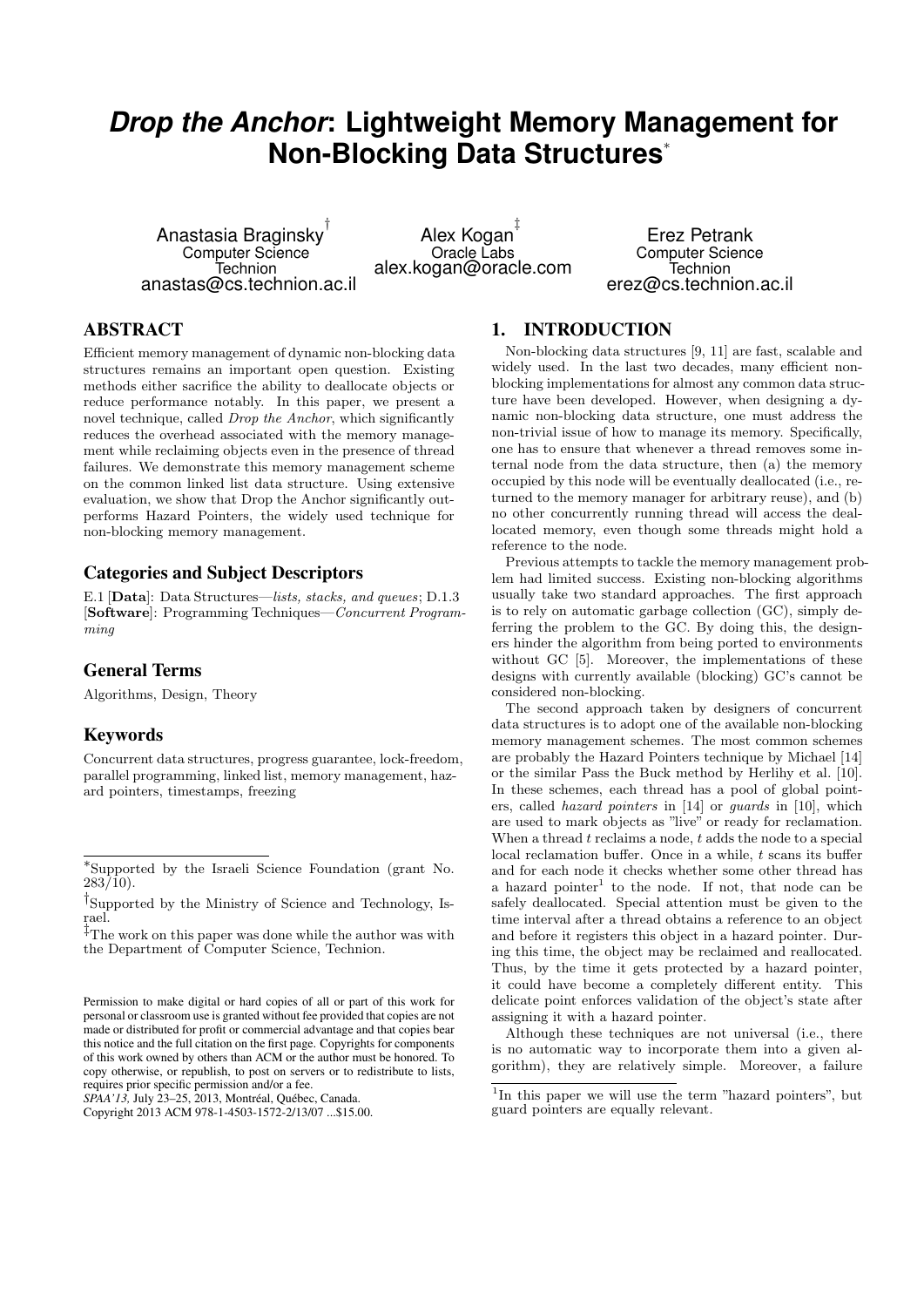of one thread prevents only a small number of nodes (to which the failed thread has references in its hazard pointers) from being deallocated. The major drawback of these techniques, however, is their significant runtime overhead, caused mainly by the management and validation of the global pointers required before accessing each internal node for the first time [8]. Along with that, expensive instructions, such as memory fences or compare-and-swap (CAS) instructions [14, 10, 8], are required for correctness of those schemes. Moreover, if the validation fails, the thread must restart its operation on the data structure, harming the performance further.

Another known method for memory management uses per-thread timestamps, as in [7], which are incremented by threads before every access to the data structure. When a thread removes a node, it records the timestamps of other threads. Later, it can deallocate the node once all threads increase their timestamps beyond the recorded values. Although this method is very lightweight, it is vulnerable to thread delays and failures. In such cases, memory space of an unbounded size may become impossible to reclaim [14].

In this paper, we concentrate on the linked list, one of the most fundamental data structures, which is particularly prone to the shortcomings of previous approaches [8]. The presented technique eliminates the performance overhead associated with the memory management without sacrificing the ability to deallocate memory in case of thread failures. The good performance of our technique stems from the assumption that thread failures are typically very uncommon in real systems, and if they do occur, this is usually indicative of more serious problems than being unable to deallocate some small part of memory. Our approach provides a flexible tradeoff between the runtime overhead introduced by memory management and the size of memory that might be lost when some thread fails.

Our memory management technique builds on a combination of three ideas: timestamps, anchors and freezing. As in [7], we use per-thread timestamps to track the activity of each thread on the data structure. Similarly to [14], we use global pointers, which we call anchors. Unlike [14], however, a thread drops the anchor (i.e., records a reference in the anchor) every bunch of node accesses, e.g., every one thousand nodes it traverses. As a result, the amortized cost of anchor management is spread across multiple node accesses and is thus very low. To recover the data structure from a failure of a thread  $t$ , we apply freezing  $[3]$ . That is, using  $t$ 's anchors, other threads mark nodes that  $t$  may hold a reference to, as frozen. Then they copy and replace the frozen part of the data structure, restoring the ability of all threads to deallocate memory. The recovery operation is relatively expensive, but it is required only in the uncommon case in which a thread fails to make progress for a long while. Thus, the overall cost of the memory management remains very low.

We have implemented our scheme in C and compared its performance to the widely used implementation of the linked list based on Hazard Pointers (HP) [14]. Our performance results show that the total running time, using the anchorbased memory management, is about 250–500% faster the one based on HP. We also discuss how to apply our technique on other data structures, where the use of other approaches for memory management is more expensive.

# 2. RELATED WORK

Memory management can be fairly considered as the Achilles heel of many dynamically sized non-blocking data structures. In addition to the techniques mentioned in the introduction (that use per-thread timestamps [7] or global pointers [14, 10]), one can also find an approach based on reference counting [16, 6, 4, 15]. There, the idea is to associate a counter with every node, which is updated atomically when a thread gains or drops a reference to the node. Such atomic updates are typically performed with a fetch-andadd instruction, and the node can be safely removed once its reference count drops to zero. This approach suffers from several drawbacks, such as requiring each node to keep the reference count field even after the node is reclaimed [16, 15] or using uncommon atomic primitives, such as double compare-and-swap (DCAS) [4]. The major problem, however, remains performance [14, 8], since even when applying a read-only operation on the data structure, this approach requires atomic reference counter updates on every node access.

In a related work, Hart et al. [8] compare several memory management techniques, including hazard pointers, reference counters, and so-called quiescent-state-based reclamation. In the latter, the memory can be reclaimed when each thread passes through at least one quiescent state [13], in which it does not hold any reference to shared nodes, and in particular, to nodes that have been removed from the data structure. In fact, the timestamp-based technique [7] discussed in the introduction can be seen as a special case of the quiescent-state approach. Hart et al. [8] find that when using hazard pointers or reference counters, expensive atomic instructions, such as fences and compare-andswaps (CAS) executed for every traversed node, dominate the performance cost. Quiescent-state reclamation usually performs better, but it heavily depends on how often quiescent states occur. Moreover, if a thread fails before reaching the quiescent state, no memory can be safely reclaimed from that point.

Dragojevic et al. [5] consider how hardware transactional memory (HTM) can help to alleviate the performance and conceptual difficulties associated with memory management techniques. In contrast to [5], our algorithm does not rely on special hardware support, such as HTM.

The freezing idea was previously used in the context of concurrent data structures by Braginsky and Petrank in their recent work on chunk-based linked lists [3]. There, list nodes are grouped into chunks for better cache locality and list traversal performance. The freezing technique is used in [3] for list restructuring to notify threads that the part of the data structure they are currently using is obsolete. This is done by setting a special freeze-bit on pointers belonging to nodes in the obsolete part, making the pointers/nodes unsuitable for traversing. A thread that fails to use a frozen pointer realizes that this part of the data structure is obsolete and it restarts its operation, usually after helping to accomplish the list restructuring procedure that froze that part.

## 3. AN OVERVIEW OF DROP THE ANCHOR

As mentioned in the introduction, our technique relies on three building blocks, namely timestamps, anchors, and freezing. A thread  $t$  manages a monotonically increasing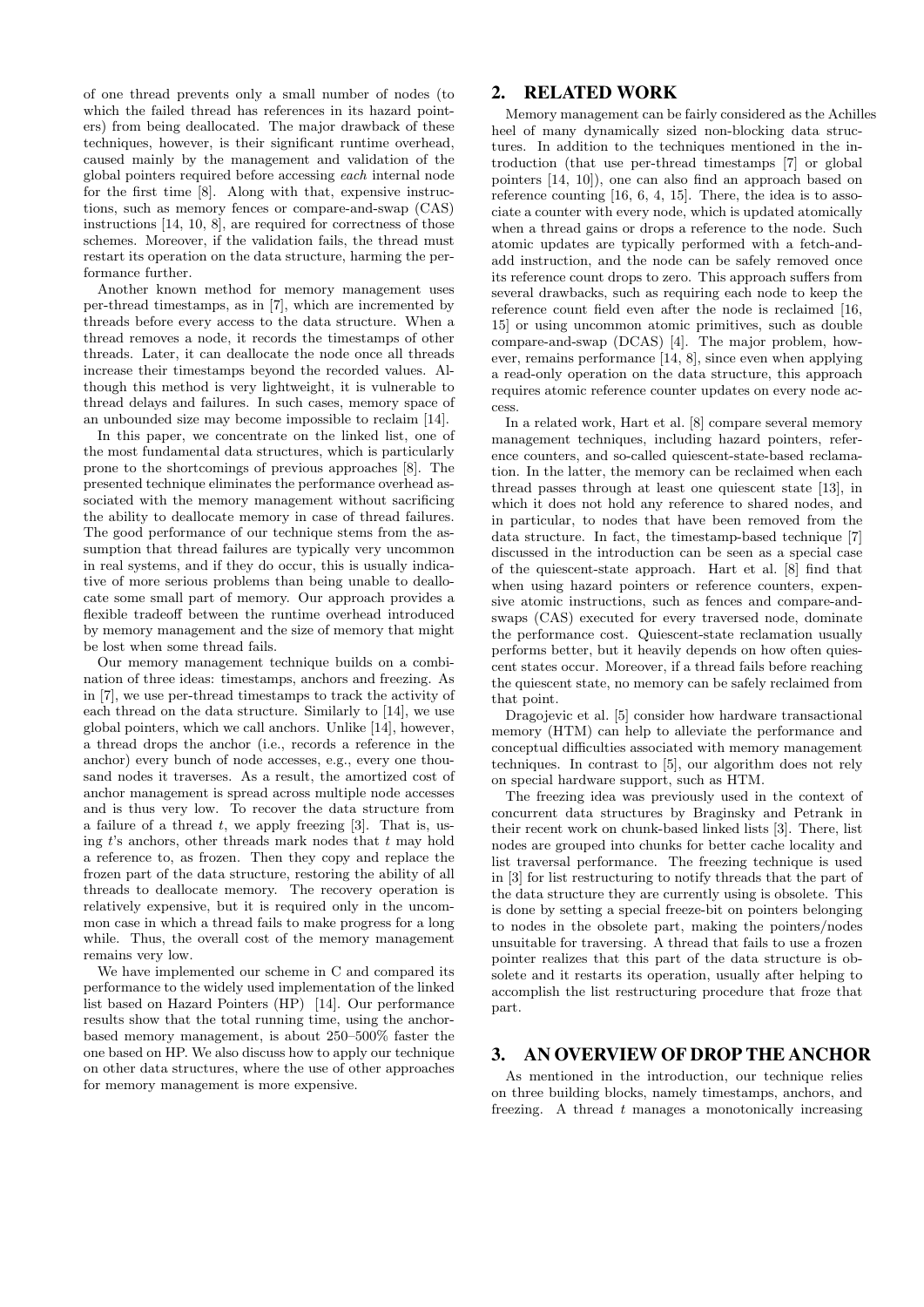

Figure 1: Transition diagram for possible states of the thread  $t$ 

timestamp in the following way. When  $t$  starts its operation on a list data structure, it reads the timestamps of all threads and sets its timestamp to the maximal value it read plus one. When t finishes its operation, it simply marks its timestamp as idle.

The timestamp of  $t$  is associated with two flags,  $STUCK$ and IDLE. These flags specify one of the following states of the timestamp (and of the corresponding thread): running (both flags are turned off, meaning that  $t$  has a pending operation on the data structure), *idle* (only the IDLE flag is on, meaning that t does not have any pending operation on the data stucture), running, but stuck, which we call for brevity simply stuck (only the STUCK flag is on, meaning that  $t$ with a pending operation is suspected by other thread(s) to be stuck) and recovered (both flags are turned on, meaning that other threads have frozen and copied the memory that might be accessed by  $t$ ). The transition between these states is captured in Figure 1. Normally,  $t$  moves between running and idle states. Once some thread suspects  $t$  to be stuck,  $t$ 's timestamp is marked as stuck. The only way for  $t$  to return to the running state is to go through the recovered state (cf. Figure 1).

The timestamps are also used to mark the insertion and deletion times of list nodes. That is, each node in the list has two additional fields, which are set as follows. When t decides to insert (remove) a node into (from) the list, it sets the node's insertion (deletion, respectively) timestamp field to be higher by one from the maximal timestamp value that it observes among the timestamps of all threads.

The nodes deleted by  $t$  are stored in  $t$ 's special reclamation buffer, which is scanned by t once in a while (as in  $[14]$ ). During each scan, and for each deleted node  $n, t$  checks whether the deletion time of  $n$  is smaller than the current timestamps of other threads (plus an additional condition described later), and if so, deallocates the node. This check ensures that all threads have started a new list operation since the time this node was removed from the list, and therefore, no thread can be viewing this node at this time.

If threads did not fail, this would be everything needed to manage the memory of non-blocking lists by a traditional epoch-based approach [7]. Unfortunately, thread failures may happen. In the design described so far, if a thread fails during its operation on the list, no additional node can be deallocated, since the timestamp of the failed thread would not advance.

To cope with the problem of thread failures, we use two additional concepts, namely anchors and freezing. Anchors are simply pointers used by threads to point to list nodes. In fact, hazard pointers[14] can be seen as a special case of

anchors. The difference between the two is that the anchor is not dropped (set) before accessing every internal node in the list, but rather every ten, one hundred, or several thousands of node accesses (the frequency is controlled by the ANCHOR\_THRESHOLD parameter). As a result, the amortized cost of anchor management is significantly reduced and spread across the traversal of (controllably) many nodes in the list data structure. The downside of our approach, however, is that when a thread  $t$  is suspected of being stuck, other threads do not know for sure which object  $t$  may access when (and if) it revives. They only know a range of nodes where  $t$  might be, which includes the node pointed by  $t$ 's anchor plus additional nodes reachable from that anchored node. The suspecting threads use this range to recover the list from the failure of  $t$ . Specifically, they freeze all nodes in the range by setting the special freeze-bit of all pointers in these nodes<sup>2</sup>. Next, they copy all frozen nodes into a new sub-list. Finally, they replace the frozen nodes with the new sub-list and mark t's timestamp as recovered. This mark tells other threads that the list was recovered from t's failure. In other words, threads may again deallocate nodes they remove from the data structure, disregarding  $t$ 's timestamp.

The recovery procedure is relatively heavy performancewise and has certain technical issues, but in return, the common path, i.e., the traversal of the data structure, incurs virtually no additional operations related to memory management. Since the recovery is expected to be very infrequent, we believe (and show in our performance measurements) that the complication associated with the recovery procedure pays off by eliminating the overhead in the common path. In the next section, we provide technical details of the application of this general idea into the concrete nonblocking implementation of the linked list.

## 4. DETAILED DESCRIPTION

## 4.1 Auxiliary fields and records

We use the singly linked list of Harris [7] as a basis for our construction. To support our scheme, each thread maintains two records where it stores information related to the memory management. The first record is global, i.e., it can be read and written by any thread (not just the owner of the record), and used to manage the thread's timestamp and anchor. The second record is local, and is used during object reclamations and for deciding whether the recovery procedure is necessary.

The structure of the records is given in Listing 1. The global record contains two fields, timestampAndAnchor and lowTimeStamp. The timeStampAndAnchor field contains the timestamp, the anchor, and the IDLE and STUCK bits of the thread, combined into one word so that all can be modified atomically. The width and the actual internal structure of the field depends on the underlying machine. In certain settings of 64-bit Linux-based architectures, the virtual memory addressing requires 48 bits; the two least significant bits in a pointer are typically zeroed due to memory alignment. Moreover, most existing architectures support wide-CAS instruction, which operates atomically on two adjacent memory words (i.e., 128 bits). In such settings, we allocate 64

<sup>&</sup>lt;sup>2</sup>The freeze-bit is one of the least significant bits of a pointer, which are normally zeroed due to memory alignment.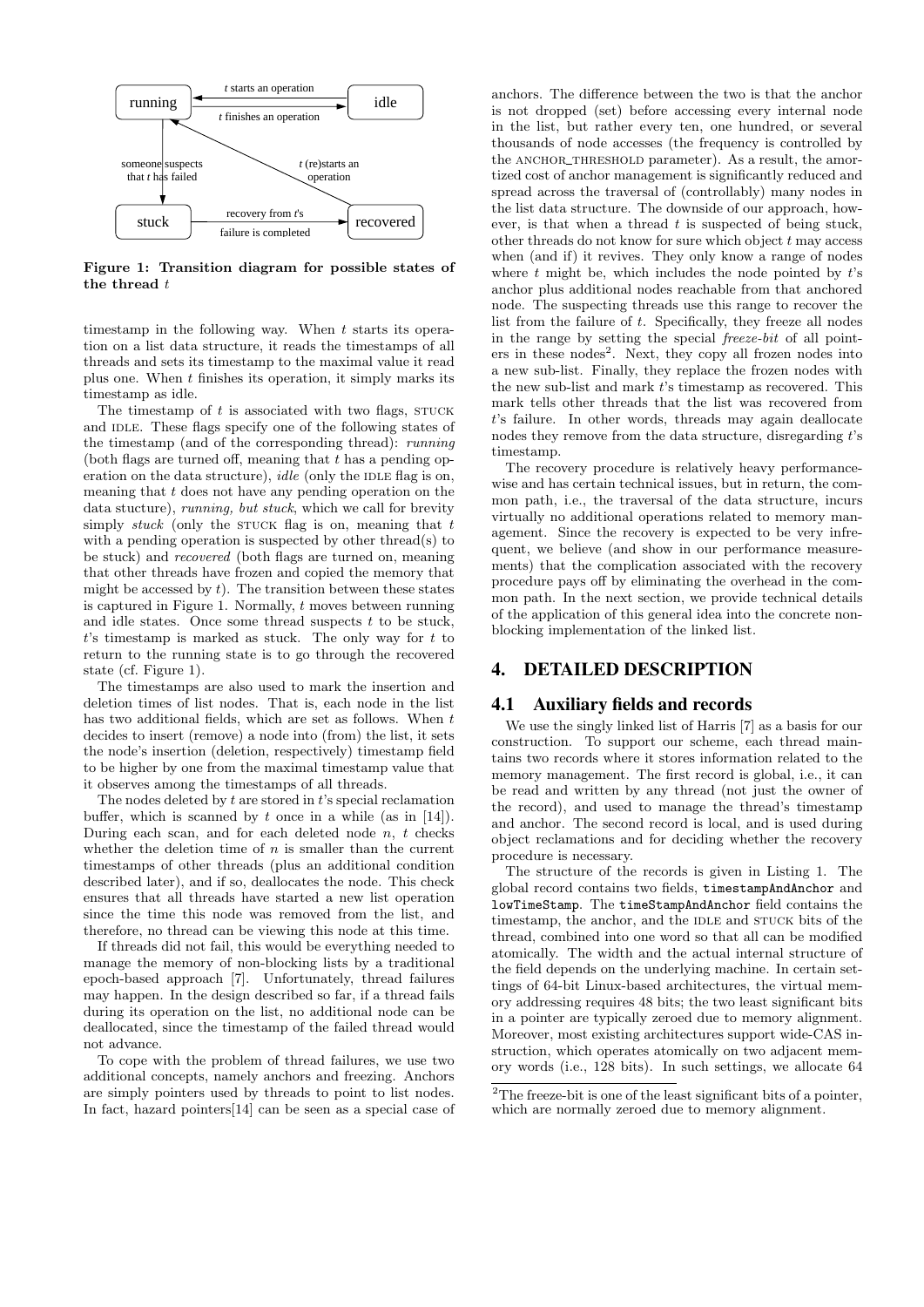```
Listing 1: Auxiliary records
struct GlobalMemoryManagementRec{
    uint128_t timeStampAndAnchor;
    uint64_t lowTimeStamp;;
\};
struct LocalMemoryManagementRec{
    list_t reclamationBuffer;
    uint64_t minTimeStamp;
```

```
uint32_t minTimeStampThreadID;
uint32_t minTimeStampThreadCnt;
```

```
} ;
```
bits for the timestamp and 64 bits for the anchor pointer, including two bits for two flags, which specify the state of the thread (i.e., running, idle, stuck and recovered). In the settings where only 64 bits can be a target for a CAS instruction, one can use 48 bits or fewer for the anchor pointer and, respectively, 16 bits for timestamp. However, different allocation techniques can be used to require fewer bits for the pointer.

When a thread  $t$  accesses the list, it reads the timestamps of all threads in the system and sets its own timestamp to one plus the maximum among all the timestamp values that were read. It writes its new timestamp in the timeStampAndAnchor field, simultaneously setting the IDLE bit to zero. When  $t$  completes its operation, it simply turns the IDLE bit on (leaving the same timestamp value). The exact details of the manipulation of this field are provided in subsequent sections.

In addition to the timeStampAndAnchor field, the global record contains a field called lowTimeStamp. This field is set by  $t$  to the minimal timestamp observed by  $t$  when it starts an operation on the list. As described in Section 4.4, the lowTimeStamp field is used by other threads when they try to recover the list from the failure of  $t$  (to identify nodes that were inserted into the list before t started its current operation).

The local record has four fields. The description of their role is given in Section 4.3.

Along with adding auxiliary records for each thread, we also augment each node in the linked list with two fields having self-explanatory names, insertTS and retireTS. These fields are set to the current maximal timestamp plus one when a node is inserted into or deleted from the list, respectively.

# 4.2 Anchor maintenance

Anchor maintenance is carried out when threads traverse the list, looking for a particular key. The simplified pseudocode for this traversal composes the find method given in the full version of this paper [2]. Recall that this method is used by all list operations in [7].

A thread counts the number of list nodes it has passed through and updates its anchor every ANCHOR\_THRESHOLD nodes (where ANCHOR\_THRESHOLD is some preset number). The anchor points to the first node in the list that can be accessed by the thread (which is the node pointed by prev in the find method). Anchor updates are made in the auxiliary setAnchor function also shown in [2]. An anchor update

may fail for thread  $t_i$  if some other thread  $t_i$  has marked the timeStampAndAnchor field of  $t_i$  as stuck, as explained in Section 4.4.

It is important to note that the actual update of the anchor is done with CAS (and not with a simple write operation) to avoid races with concurrently running threads that might suspect  $t_i$  being stuck and try to set the STUCK bit in  $t_i$ 's timeStampAndAnchor. From a performance standpoint, however, the write operation of a hazard pointer, made on accessing every node, requires an expensive memory fence right after it [14, 8]. In contrast, the CAS in our approach is performed only every ANCHOR\_THRESHOLD node accesses, and its amortized cost is negligible.

We note that the find function is allowed to traverse the frozen nodes of the list. A node is frozen if the second least significant bit in its next pointer is turned on (while the first least significant bit is used to mark the node as deleted [7]). If there is a need to update the next pointer of the frozen node, the update operation fails (as in [3]) and retries after invoking the helpRecovery method (pseudo-code can be found in [2]). As its name suggests, the latter method is used to help the recovery process of some stuck thread. This method is also called when a thread fails to update its anchor in setAnchor.

Finally, we note that at any time instant, list operations have references to at most two adjacent list nodes. (Recall that for the linked list data structure two hazard pointers are required [14]). As we require that a stuck thread will be able to access nodes only between its current anchor and (but not including) the next potential anchor, the an-CHOR\_THRESHOLD parameter for the linked lists has to be at least 2.

# 4.3 Node reclamation

When a thread  $t_i$  removes a node from the list, it calls the retireNode method, which sets the deletion timestamp of the node (i.e., the retireTS field) to the current maximal timestamp plus one. Then, similarly to [14], the retireNode method adds the deleted node to a reclamation buffer. The latter is simply a local linked list (cf. Listing 1) where  $t_i$  stores nodes deleted from the list data structure, but not deallocated yet. When the size of the buffer reaches a predefined bound (controlled by the RETIRE\_THRESHOLD parameter),  $t_i$  runs through the buffer and deallocates all nodes with the retire timestamp smaller than the current minimal timestamp (plus an additional condition elaborated in Section 4.4). Note that if the deletion time of a node  $n$  is smaller than the timestamp of a thread  $t_i$ ,  $t_i$  started its last operation on the list after  $n$  was removed from the list; thus,  $t_i$  will never access n. Obviously, if this holds for any  $t_i$ , it is safe to deallocate n.

When  $t_i$  finds that some thread  $t_j$  exists such that the timestamp of  $t_i$  is smaller than or equal to the timestamp of one of the nodes in  $t_i$ 's reclamation buffer,  $t_i$  stores the ID of that thread (i.e.,  $j$ ) in the minTimeStampThreadID field of its local memory management record (cf. Listing 1) and  $t_i$ 's timestamp in the minTimeStamp field of that record. It also sets the minTimeStampThreadCnt field to 1. It is important to note that if several threads have the same minimal timestamp,  $t_i$  will store the smallest ID in minTimeStampThreadID. This will ensure that even if several threads are stuck with the same timestamp, all threads will consider the same thread in the recovery procedure.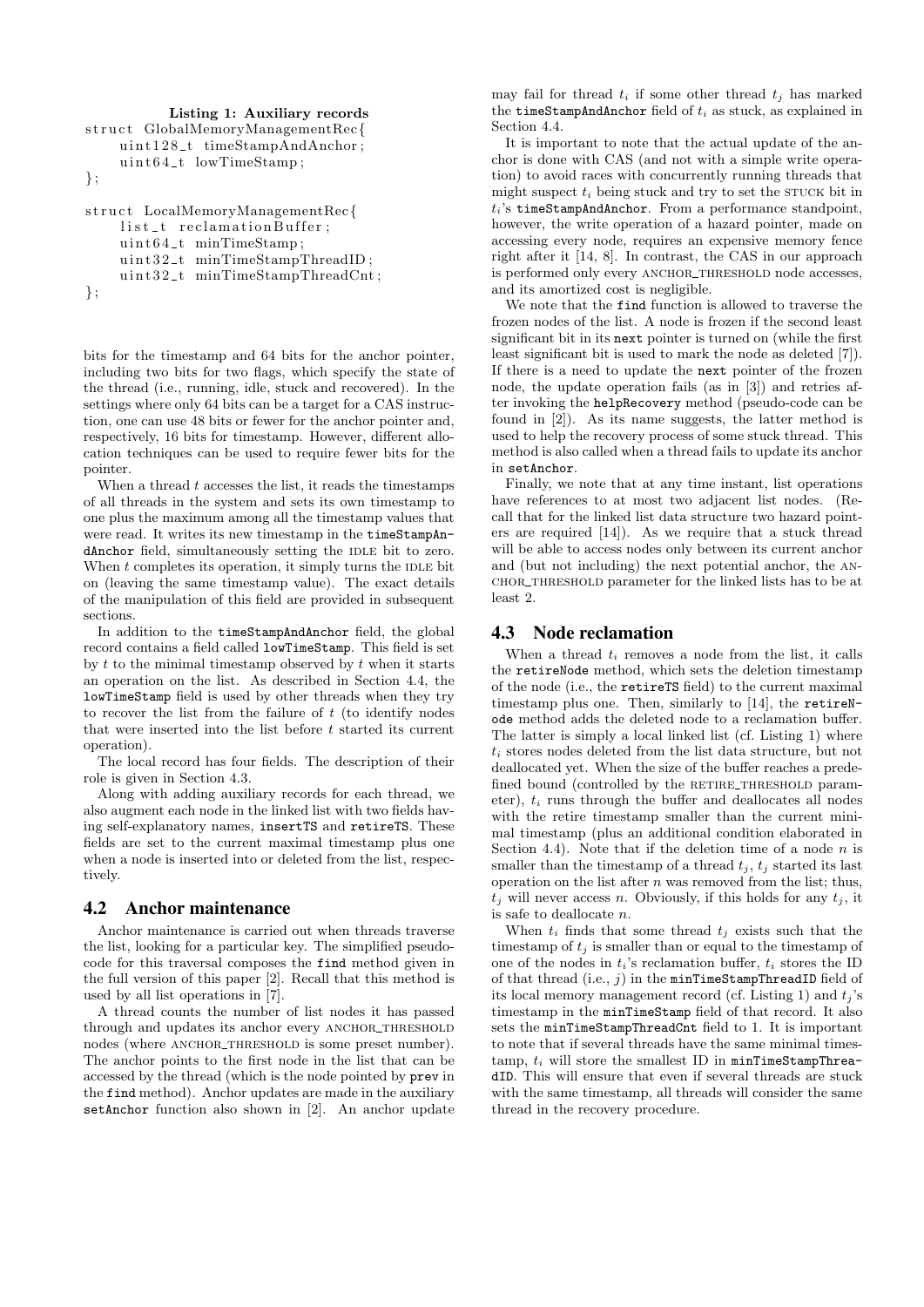On later scans of the reclamation buffer, if  $t_i$  finds that the thread  $t_j$  (whose ID is stored in  $t_i$ 's minTimeStampThreadID) still has the same timestamp,  $t_i$  will increase the minTime-StampThreadCnt counter. Once the counter reaches the predefined RECOVERY\_THRESHOLD parameter,  $t_i$  will suspect that  $t_j$  has failed and will start the recovery procedure described in Section 4.4.

## 4.4 Recovery procedure

The recovery procedure is invoked in one of the following three cases. First, it is invoked by a thread  $t_i$  that tries to deallocate an object  $n$  from its reclamation buffer, but repeatedly finds a running thread  $t_i$  whose timestamp remains smaller than or equal to the timestamp of  $n$  (cf. Section 4.3). The second case is when a thread  $t_i$  tries to modify the next pointer of one of the nodes in the list, but finds that this node is frozen (cf. Section 4.2). Finally, the third case happens when a thread tries to update its anchor by modifying its timeStampAndAnchor field, but finds that some other thread turned the STUCK bit on in this field (cf. Section 4.2). In two last cases  $t_i$  invokes the helpRecovery method. There,  $t_i$  scans through global records of the threads, looking for a thread  $t_i$  with the stuck bit in  $t_i$ 's timeStampAndAnchor field turned on.

The recovery procedure consists of four phases (the code can be found in [2]). We explain these phases using the example in Figure 2. Assume that at some point in time the list data structure is in the state depicted in Figure 2(a), and thread  $t_0$  decides to recover the list from the failure of thread  $t_1$ . Before invoking the first phase of the recovery procedure,  $t_0$  stores locally the current value of  $t_1$ 's timeStampAndAnchor field. Then, in the first phase of the recovery procedure,  $t_0$  attempts to modify  $t_1$ 's timeStampAndAnchor field by turning the STUCK bit on using CAS operation (cf. Figure 2(b)). If this operation fails,  $t_0$  rereads  $t_1$ 's timeStampAndAnchor field and checks whether it was marked as stuck by some other thread. If not, it aborts the recovery procedure (since either  $t_1$  is actually alive and has modified its timeStampAndAnchor field, or some other thread, i.e.,  $t_2$ , has finished the recovery of  $t_1$  and, as we will see later, turned both STUCK and IDLE bits on). Otherwise, if the CAS operation that turns the STUCK bit on succeeds, or if it fails, but  $t_1$  is marked as stuck by another thread,  $t_0$  proceeds to the second phase.

In the second phase of the recovery procedure,  $t_0$  freezes and copies all nodes that  $t_1$  might access if  $t_1$  revived and traversed the list until realizing at the next anchor update that its anchor is marked as stuck. To identify such nodes,  $t_0$  extracts  $t_1$ 's anchor pointer out of the value stored in  $t_1$  's  $\tt timeStampAndAnchor\ field$  (which points to node  $25$  in our example in Figure 2(a)). Then,  $t_0$  starts setting the freeze-bit in the next pointers of reachable nodes, starting from node 25. It copies the frozen nodes (with the freeze-bit set off) into a new list. Note that some of the nodes may already be deleted from the list (e.g., node 25, 27 and 42 in Figure 2), but not disconnected or reclaimed yet. Such nodes are frozen, but they do not enter the new copied part of the list. The thread  $t_0$  keeps freezing and copying until it passes through ANCHOR THRESHOLD nodes having an insertion timestamp smaller than the value of  $t_1$ 's lowTimeStamp field. In our example in Figure 2, let us assume that these are nodes 25, 27, 40, 41 and 42. Note that for traversing those nodes,  $t_0$  had to update its own anchor to be the same as  $t_1$ 's anchor in order to handle  $t_0$ 's failure during the recovery procedure. At the end of the second phase the list looks as depicted in Figure 2(c). The pseudo-code for how we freeze the nodes and create the copies can be found in [2].

In the third phase,  $t_0$  attempts to replace the frozen nodes with a locally copied part of the list. To this end, it runs from the beginning of the list data structure and looks for the first (not-deleted) node  $m$  whose next pointer either points to the not-deleted frozen nodes or it is followed by a sequence of one or more deleted nodes such that the next pointer of the last node in the sequence points to a not-deleted frozen node (in Figure 2(c), m is the node 12). If such m were not found by reaching the end of the list data structure,  $t_0$  would finish this phase, as it would assume that some other thread has replaced the frozen part of the list with the new list created by that thread. Otherwise,  $t_0$  attempts to update  $m$ 's next pointer to point to the corresponding copied node in the new list. If it fails, it restarts this phase from the beginning. Otherwise,  $t_0$  inserts all nodes between m and the first frozen node (i.e., node 20 in Figure  $2(c)$ ) into its reclamation buffer in order to deallocate them later, bringing the list to the state exhibited in Figure 2(d). The code of the procedure for replacing frozen nodes can also be found in [2].

One subtlety that is left out of the code for lack of space, is the verification that the new local list indeed matches the frozen nodes being replaced. It is crucial to ensure that if a thread running the recovery procedure gets delayed, it does not replace another frozen part of the list when it resumes. To this end, we record the sources of the new nodes, when they are copied, and CAS the new list into the data structure only if it replaces the adequate original nodes that can be found in the recorded sources.

In the final, fourth phase,  $t_0$  sets the IDLE bit in the  $t_1$ 's timeStampAndAnchor field, marking  $t_1$  as recovered. Additionally,  $t_0$  promotes  $t_1$ 's timestamp, recording the (logical) time when  $t_1$  was recovered (cf. Figure 2(e)). Note that  $t_0$ does not need to check whether its CAS has succeeded, since if it hasn't, some other thread has performed this operation. We denote a timestamp of a thread with IDLE and STUCK flags turned on as recovery timestamp.

## 4.5 The refined reclamation procedure

Thread  $t_1$ , considered stuck, might actually have a pointer to a node  $n$  which is already not a part of the list. For instance, in the state of the list shown in Figure 2(a),  $t_1$  might be stopped while inspecting node 25 (or 27). If this node is currently in the reclamation buffer of some other thread  $t_k$  (i.e.,  $t_0$  or  $t_2$ ), and if  $t_k$  does not consider  $t_1$  after the recovery is done (i.e.,  $t_k$  only checks that node 25's retireTS is smaller than the timestamp of any running thread),  $t_k$ might deallocate node 25 and  $t_1$  might erroneously access this memory if and when it revives. Note that node 27 may already be unreachable from the node pointed by  $t_1$ 's anchor by the time of  $t_1$ 's recovery, if, e.g., the next pointer of node 25 was updated while  $t_1$  was inspecting node 27. In this case, node 27 will not be frozen and copied at all. In order to cope with such situations, before deallocating a node we require its retire timestamp (retireTS) to be larger than the timestamp of any thread in the recovered state (in addition to being smaller than the timestamp of any running thread). This way we prevent nodes removed from the list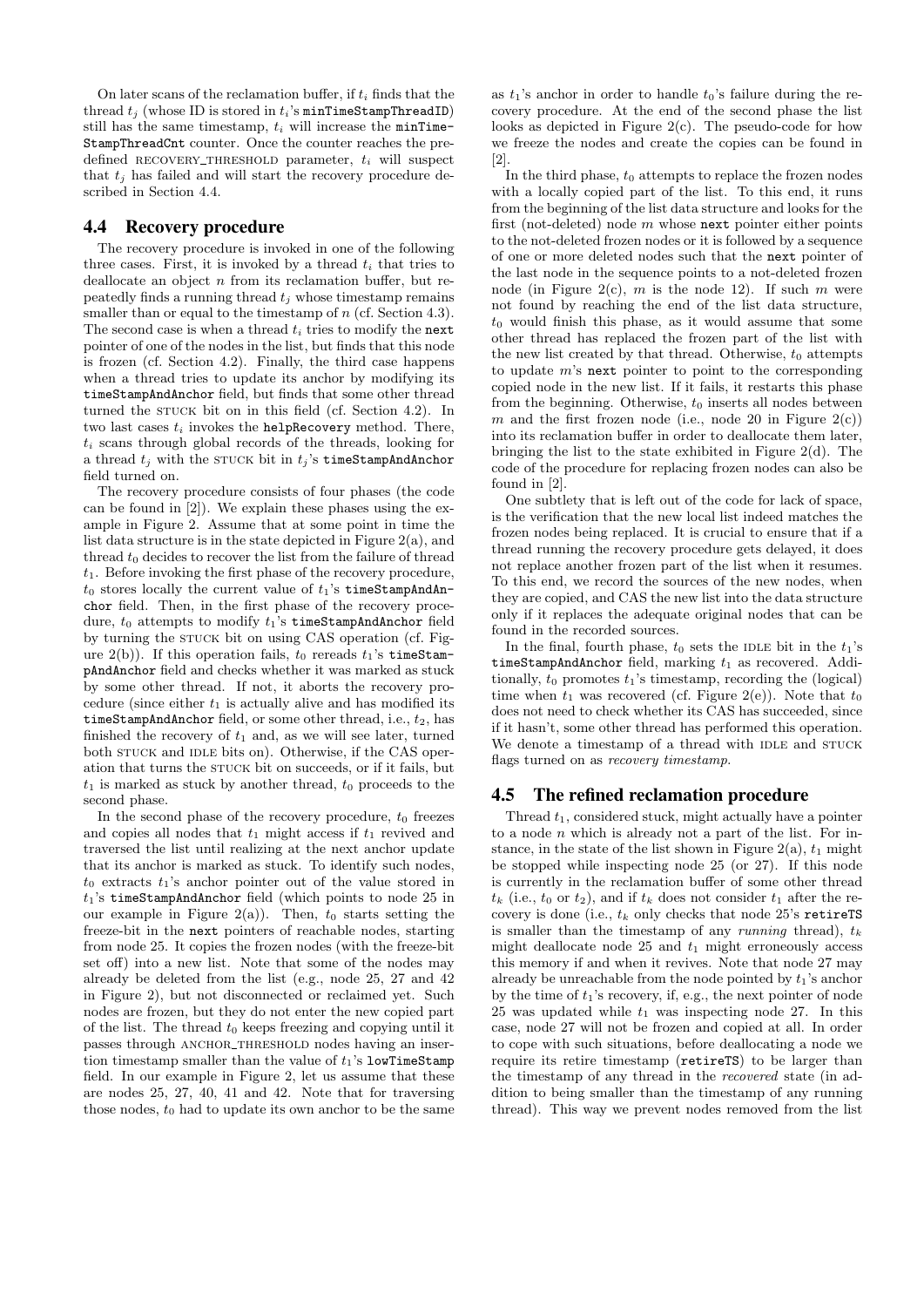

(a) The state of the list before the recovery is invoked



 $(b)$  Phase 1





(e) Phase 4

Figure 2: Recovery phases. Nodes marked with 'x' are deleted, i.e., the delete-bit of their next pointer is turned on [7]. Shaded nodes are frozen, i.e., the freeze-bit of their next pointer is turned on.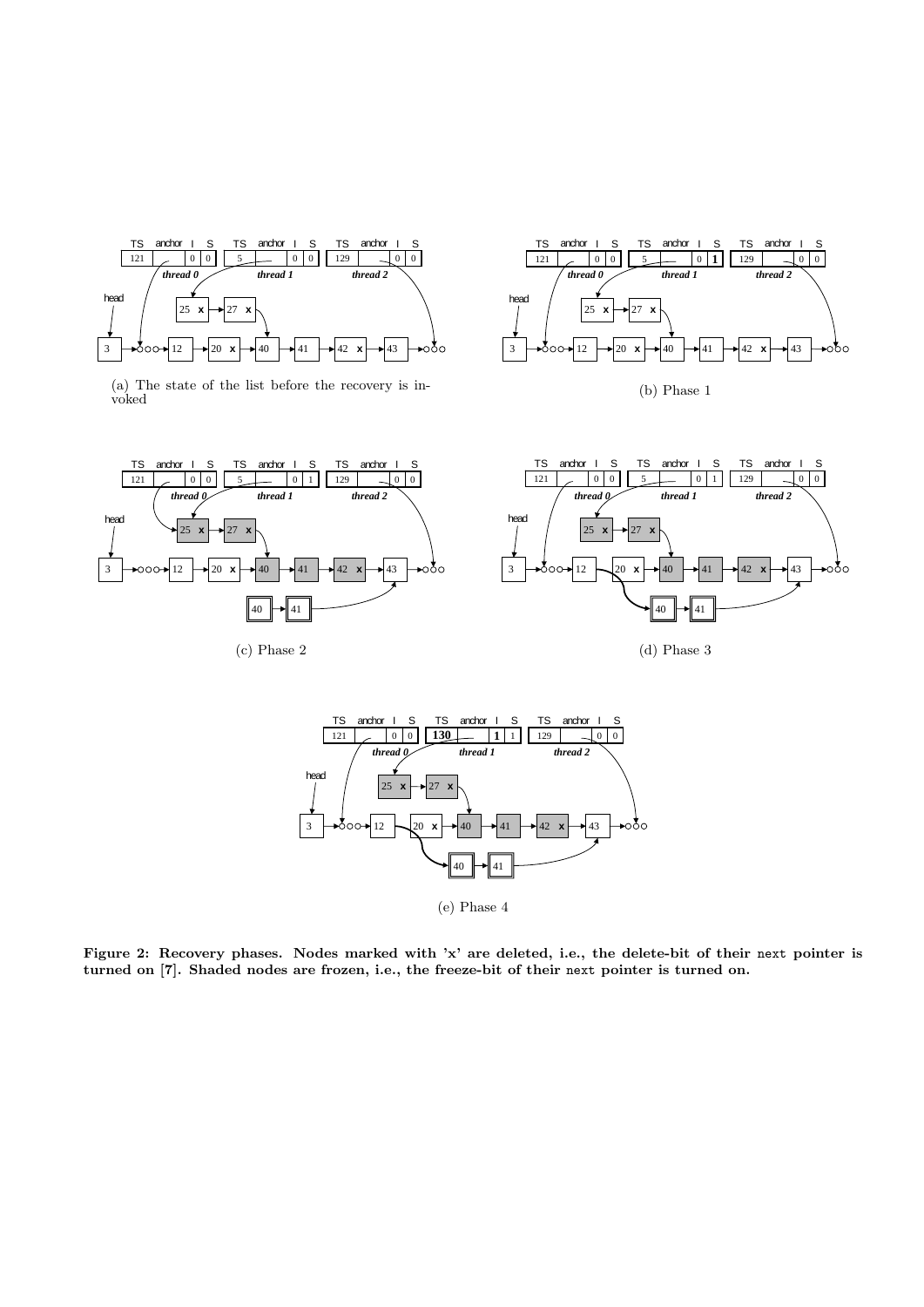before some thread got recovered from being deallocated, as the thread being recovered might hold a pointer to such node. When (and if) the recovered thread becomes running again, it will be possible to reclaim those nodes. To summarize, when a thread wants to deallocate a node  $n$ , it checks that  $n$  is not frozen (i.e., the freeze-bit in its next pointer is not set) and that the following condition holds:

MAX({\n timestamp of 
$$
t_x \mid t_x
$$
 is recovered}) < n.retrieTS < MIN({\n timestamp of  $t_x \mid t_x$  is running})

It should be noted that when calculations of the retire timestamp and the recovery timestamp are done simultaneously (by different threads), the retire timestamp can erroneously be higher than the recovery timestamp, and wrong reclamation can happen. Therefore, when calculating the retire timestamp for a node, we require a thread to pass twice over the timestamps of the threads verifying that no thread was marked stuck or recovered concurrently. If such thread(s) is found, the node is inserted into the reclamation stack as frozen.

For simplicity of presentation, in the algorithm described above frozen nodes are not reclaimed. Such nodes can only appear if threads fail and such a solution may be acceptable. However, frozen nodes can be easily reclaimed for recovered threads that have resumed operation. A recovered thread can reclaim nodes according to the recovery timestamps. Also, a frozen node that appears in a reclamation stack can be reclaimed using its retireTS field and the lowTimeStamp field of all stuck threads. Details are omitted.

## 4.6 Correctness argument

In this section we give high-level arguments behind the proofs of correctness. We start by outlining the assumed memory model and defining linearization points for the modified list operations. Then we argue that any internal node deleted after the last recovery was finished (or deleted any time if no thread has been suspected being stuck) will be eventually reclaimed (we call this property eventual conditional reclamation). Next, we argue that our technique guarantees the safety of memory references. In other words, no thread  $t$  accesses the memory that has been reclaimed since the time t obtained a reference to it. Finally, we argue that our technique is non-blocking, meaning that whenever a thread  $t$  starts the recovery procedure, then after a finite number of  $t$ 's steps either  $t$  completes the recovery, or some other thread completes an operation on the list. In addition, we show that the system-wide progress with respect to the list operations is preserved, that is after a finite number of completed recovery procedures there is at least one completed list operation.

Due to space limitation, the proof sketch of all lemmas appears in the full version of this paper [2].

#### *4.6.1 Model and linearizability*

Our model for concurrent multi-threaded computation follows the linearizability model of [12]. In particular, we assume an asynchronous shared memory system where  $n$  deterministic threads communicate by executing atomic operations on some finite number of shared variables. Each thread performs a sequence of steps, where in each step the tread may perform some local computation or invoke a single atomic operation on a shared variable. The atomic operations allowed in our model are reads, writes, or compareand-swaps (CAS). The latter receives a memory address of

a shared variable  $v$  and two values,  $old$  and new. It sets the value of  $v$  to new only if the value of  $v$  right before CAS is applied is old; in this case CAS returns true. Otherwise, the value of  $v$  does to change and CAS returns *false*. We assume that each thread has an ID, denoted as tid, which is a value between 0 and  $n-1$ . In systems where tid may have values from arbitrary range, known non-blocking renaming algorithms can be applied (e.g., [1]). In addition, we assume each thread can access its tid and n.

The original implementation of all operations of the nonblocking linked list by Harris [7] is linearizable [12]. We argue that after applying Drop the Anchor memory management technique, all list operations remain linearizable. Recall that all list operations invoke the find method, which returns pointers to two adjacent nodes, one of which holds the value smaller than the given key. For further details, see [7]). Denote this node as prev. Furthermore, recall that list operations may invoke find several times. For instance, insert will invoke find again if the next pointer of prev has being concurrently modified (in particular, in our case, frozen). Thus, we define the linearization points for a list operation op with respect to the prev returned from the last invocation of find by op. If this prev node is not frozen (i.e., the freeze-bit of its next pointer is not set), the linearization point of op is exactly as in [7]. However, if this prev node is frozen, we set the linearization point of  $op$  at the time instance defined as following. Consider the sequence of frozen nodes read by the corresponding find operation starting from a frozen node  $m$  and including the (frozen) node  $prev$ (where  $m$  and  $prev$  might be the same node). The linearization point of op is defined at the latest of the two events: (a) the corresponding find traversed  $m$  (i.e., read the next pointer of the node previous to  $m$  in the list) and (b) the latest time at which some node between (and including) m and prev was inserted or marked as deleted. The intuition is that when find returns a result from a frozen part of the list, this part no longer reflects the actual state of the list at the moment prev node is read. Thus, we have to linearize the corresponding operation at some earlier time instance, at which the nodes read by find are still consistent with the actual keys stored in the list.

## *4.6.2 Eventual conditional reclamation*

LEMMA 4.1. Let  $T_s$  and  $T_f$  be the time when a thread t starts and finishes, respectively, the call to retireNode(node) and  $T_r > T_f$  is the time when t finishes to scan its reclamation buffer. Then at least one of the following events occurs in the time interval  $[T_s, T_r]$ :

- 1. Some thread remains running throughout  $[T_f, T_r]$ , and its timestamp changes at most once in  $[T_f, T_r]$ .
- 2. Some thread becomes recovered at some point in time in  $[T_s, T_r]$ .
- 3. The memory allocated to node is reclaimed by the time  $T_{-}$

Based on the lemma above, we prove that when a thread removes a node from the list, as long as that tread keeps applying (delete) operations on the list and particularly "bad" things do not happen to other threads (e.g., they are not suspected to be failed), the memory of that node will be eventually reclaimed.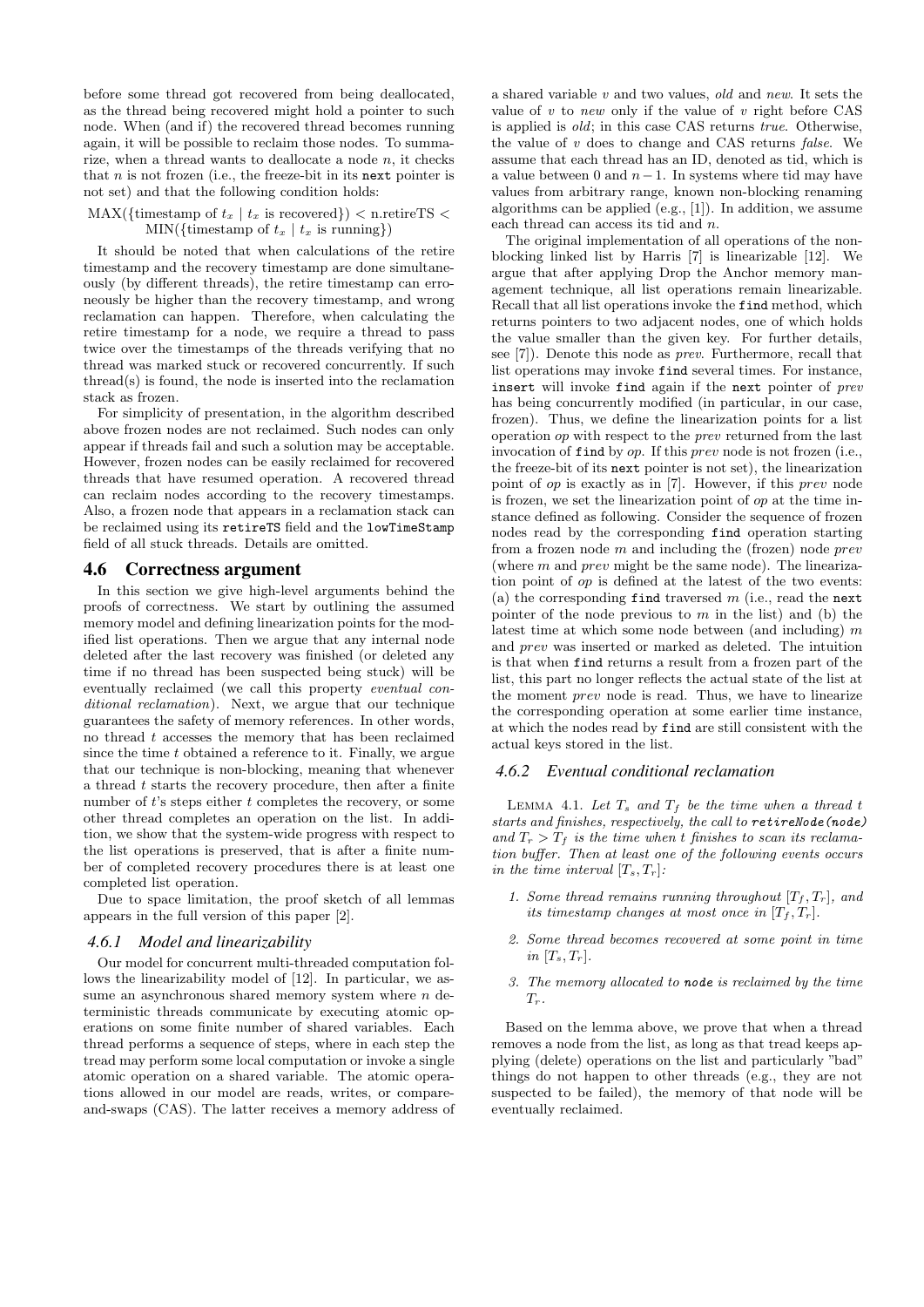

(a) The total running time comparison for searches only.



(b) Memory management overhead referred to delayed reclamation for searches only.

#### Figure 3: Drop the Anchor vs. Hazard Pointers for lists with the initial size of 100k keys, the read-only workload results.

LEMMA 4.2. Let  $T_s$  be the time when a thread t starts the call to retireNode(node). Then node will be eventually reclaimed as long as t keeps removing nodes from the list and there is no thread that is stuck or recovered at or after  $T_s$ .

Note that even if some thread  $t_x$  gets stuck or recovered after  $T_s$  as above, it may have impact only on nodes being removed before (or concurrently to)  $t_x$ 's recovery.

#### *4.6.3 Safety of memory references*

First, we prove that access to any node that can be reached from  $t$ 's anchor (for any thread  $t$ ) is safe, i.e., such node cannot be reclaimed.

Lemma 4.3. No node reachable from an anchor of some thread can be reclaimed.

Using the lemma above, we show that with the Drop the Anchor memory management, no thread will access a reclaimed memory.

LEMMA 4.4. No thread  $t$  accesses the memory that has been reclaimed since the time t obtained a reference to it.

#### *4.6.4 Progress guarantees*

The original implementation of all operations of the nonblocking linked list by Harris [7] is lock-free [12] . We argue that after applying Drop the Anchor memory management technique, all list operations remain lock-free. We say that a thread  $t_i$  starts the recovery of a thread  $t_i$  when  $t_i$  sets the STUCK bit on in  $t_i$ 's timestampAndAnchor field. Similarly, we say a thread  $t_i$  completes the recovery of a stuck thread  $t_i$  when  $t_i$  sets the IDLE bit on in  $t_i$ 's timestampAndAnchor field.

LEMMA 4.5. If a thread  $t_i$  starts the recovery of  $t_i$  at  $T_s$ , then the recovery of  $t_i$  will be completed at  $T_f > T_s$  (by possibly another thread  $t_k$ ) and/or infinitely many list operations will be linearized after  $T_s$ .

Next, we show that despite recovery operations, the systemwide progress is preserved, i.e., threads never keep recovering one another forever without completing list operations.

LEMMA 4.6. Consider  $n+1$  recovery operations completed at times  $T_1 \leq T_2 \leq \ldots \leq T_{n+1}$ . Then there must be at least one list (delete) operation linearized in the time interval  $[T_1, T_{n+1}].$ 

## 5. PERFORMANCE EVALUATION

We have implemented the non-blocking linked list data structure of Harris [7] with several memory management techniques. First, we have implemented the Hazard Pointers technique following the pseudo-code presented in [14], but with the additional memory fence instruction added just after the write of a new value to the hazard pointer of a thread [8]. Second, we have implemented our new Drop the Anchor technique presented in this paper. Finally, we have also implemented a simple technique, where nodes removed by a thread  $t$  from the list are added to  $t$ 's reclamation stack and reclaimed later once 64 nodes are collected in the reclamation stack. We refer to this implementation as delayed reclamation. We note that this scheme is incorrect in a sense that it allows threads to access deallocated memory, but we used this implementation to represent a memory management scheme with a minimal performance impact. All our implementations were coded in C and compiled with -O3 optimization level.

We have run our experiments on the machine with two AMD Opteron(TM) 6272 16-core processors, operated by Linux OS (Ubuntu 12.04). We have varied the number of threads between 1 and 40, slightly above the number of threads that can run concurrently on this machine (32). If not stated otherwise, each test starts by building an initial list with 100k random keys. After that, we measure the total time of 320k operations divided equally between all threads. The keys for searches and insertions are randomly chosen 20-bit sized keys. For deletion operations, we ensure that randomly chosen keys actually exist in the list in order to make the reclamation process substantial. The values of RECOVERY\_THRESHOLD and RETIRE\_THRESHOLD were always 64. All threads are synchronized to start their operations immediately after the initial list is built and we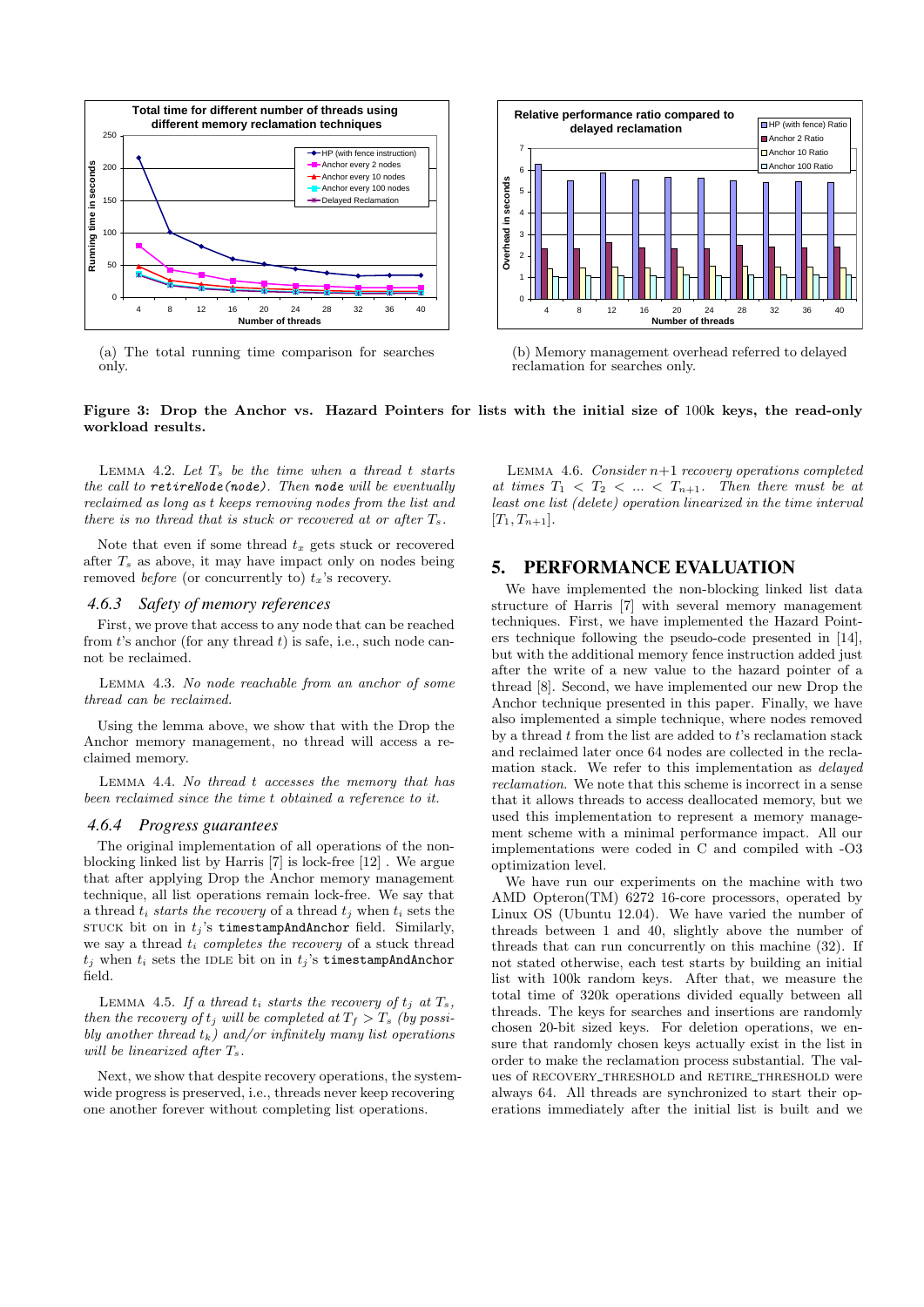

(a) The total running time comparison for 20% inserts, 20% deletes and 60% searches.



(b) Memory management overhead referred to delayed reclamation for 20% inserts, 20% deletes and 60% searches.

#### Figure 4: Drop the Anchor vs. Hazard Pointers for lists with the initial size of 100k keys, the mixed workload results.

measure the time it takes to complete all operations by all threads. We run each test 10 times and present the average results. The variance of all reported results is below 1.5% of the average.

Figures 3 and 4 show the measurements of the total time required to complete our benchmark using the HP memory management, the delayed reclamation and the Drop the Anchor method. For the latter, we have used three versions with different values for the ANCHOR THRESHOLD value. Specifically, in the first version the anchor is dropped every second node (which is the lowest legitimate value for ANCHOR THRESHOLD in the case of the linked list), in the second version the anchor is dropped every 10 nodes, and in the third – every 100 nodes. We show the results for read-only workload where all operations are searches (Figure  $3(a)$  and for the mixed workload, where  $20\%$  of all operations are insertions, 20% are deletions, and the remaining  $60\%$  are searches (Figure 4(a)).

Our measurements show that in the mixed workload the Drop the Anchor-based implementation is faster in about 150–250% than the HP-based one, even if the anchor is dropped every second node. When increasing the ANCHOR\_THreshold parameter from 2 to 100, we get even higher improvement of 300–450% over the performance of HPs.

In read-only workload we can see even better performance improvement (400% on average) due to anchors usage compared to HP usage (cf. Figure  $3(a)$ ). Finally, we can see that for substantial amount of threads, the Drop the Anchorbased linked list performance is very close to the linked list implementation based on the simple delayed reclamation. This suggests that the amortized cost of the memory management in the Drop the Anchor technique is very small.

Additionally, Figures 3(b), 4(b) present the relative performance ratio of each memory management technique, explained above, compared to delayed reclamation. When the ratio is close to 1 it means that the memory management technique adds almost no overhead over the delayed reclamation. The HP memory management shows 400–550% slowdown, where Anchor-based implementation shows 7–

10% slowdown for anchors dropped every 100 nodes, and 200–250% slowdown for anchors dropped every 2 nodes, all compared to delayed reclamation results.

In another set of experiments, we measure the impact of the initial size of the list on the performance of the HPbased and Drop the Anchor-based implementations, while the number of threads is constant (16) and the workload is mixed. The results are depicted in Figure 5(a). It can be seen that the running time of both implementations increases linearly with the size of the list as threads need to traverse more nodes per operation on average. The slope of the HP-based implementation is much steeper, however, suggesting that the overhead introduced by fences is much more significant than the cost of the anchor management.

In Figure 5(b) we can see the performance impact of the recovery procedure in the Drop the Anchor technique. We use the version of the technique with the ANCHOR\_THRESHOLD value equals 100 for more significant impact. We explicitly delay one of the threads, thus causing this thread to be considered as stuck and recovered by other threads. The stuck thread returns to run after 2 seconds and the presented total time is measured until all threads finish their runs. The results show that the recovery procedure has 15–50% impact on the performance, even when the ANCHOR THRESHOLD value is high. In any case, the Anchors-based implementation's performance (with the delay and recovery) is much better than the HP-based one.

## 6. DISCUSSION

We presented a new method for memory management of non-blocking data structures called Drop the Anchor. Drop the Anchor is a novel combination of the time-stamping method (which cannot handle thread failures) with the anchors and freezing techniques that provide a fallback allowing reclamation even when threads fail. Non-blocking algorithms must be robust to thread failures and so coping with thread failures in the memory manager is crucial. We have applied Drop the Anchor for the common nonblocking linked list implementation and compared it with